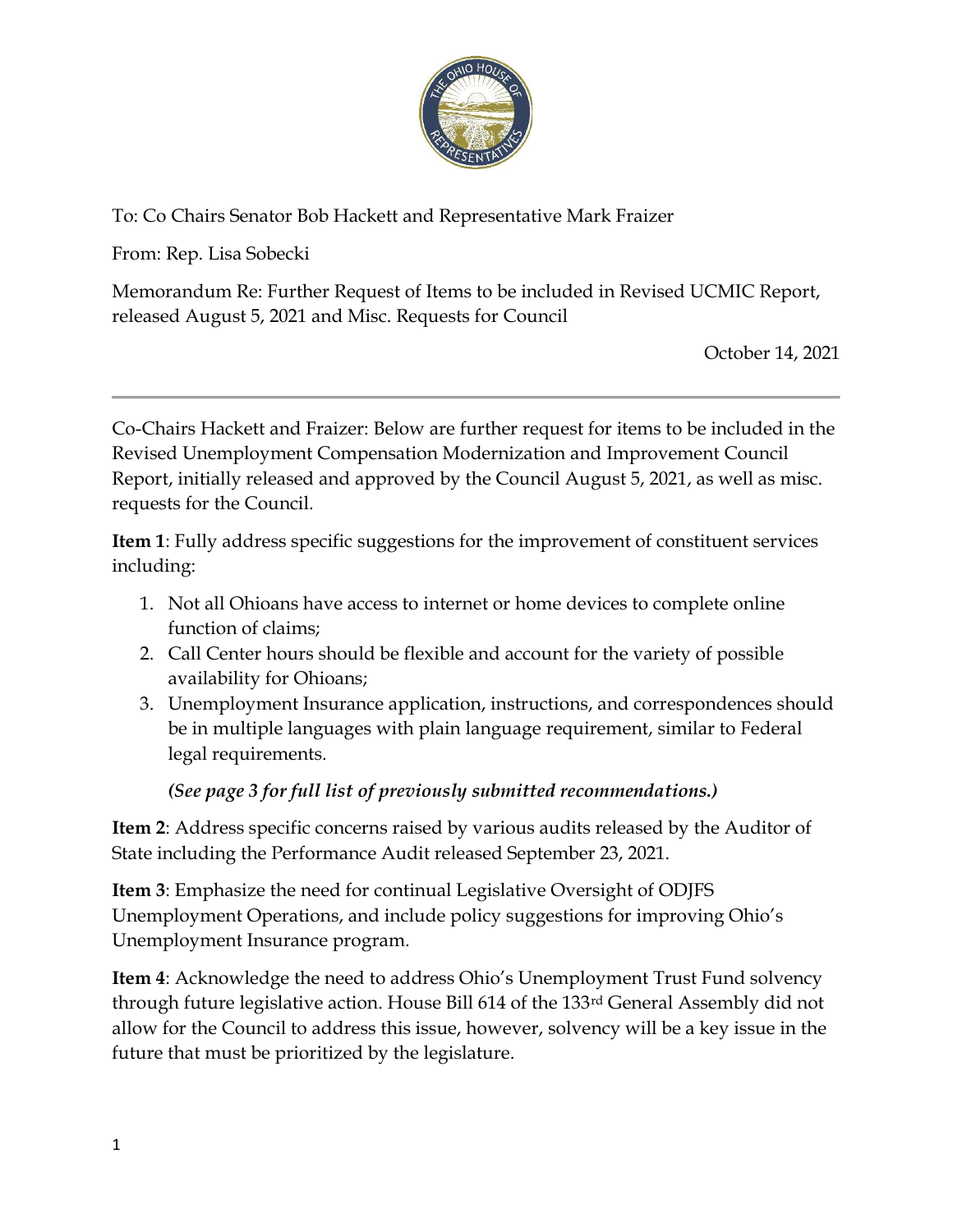Additionally, moving forward:

- 1. The UCMIC should continue to meet on a monthly basis throughout the rest of this year and up to the implementation of the new State Unemployment System. Once the system is live, the UCMIC should meet once every 2 weeks to provide continual and timely oversight of ODJFS for at least six months after the system's launch.
- 2. The UCMIC should also allow the public an opportunity to provide in-person testimony next calendar year, as required by House Bill 614.
- 3. Furthermore, Deloitte US should be invited to appear before the council and provide a presentation regarding their involvement with Ohio Unemployment Operations.

Please do not hesitate to contact me directly should you have any questions or need clarification.